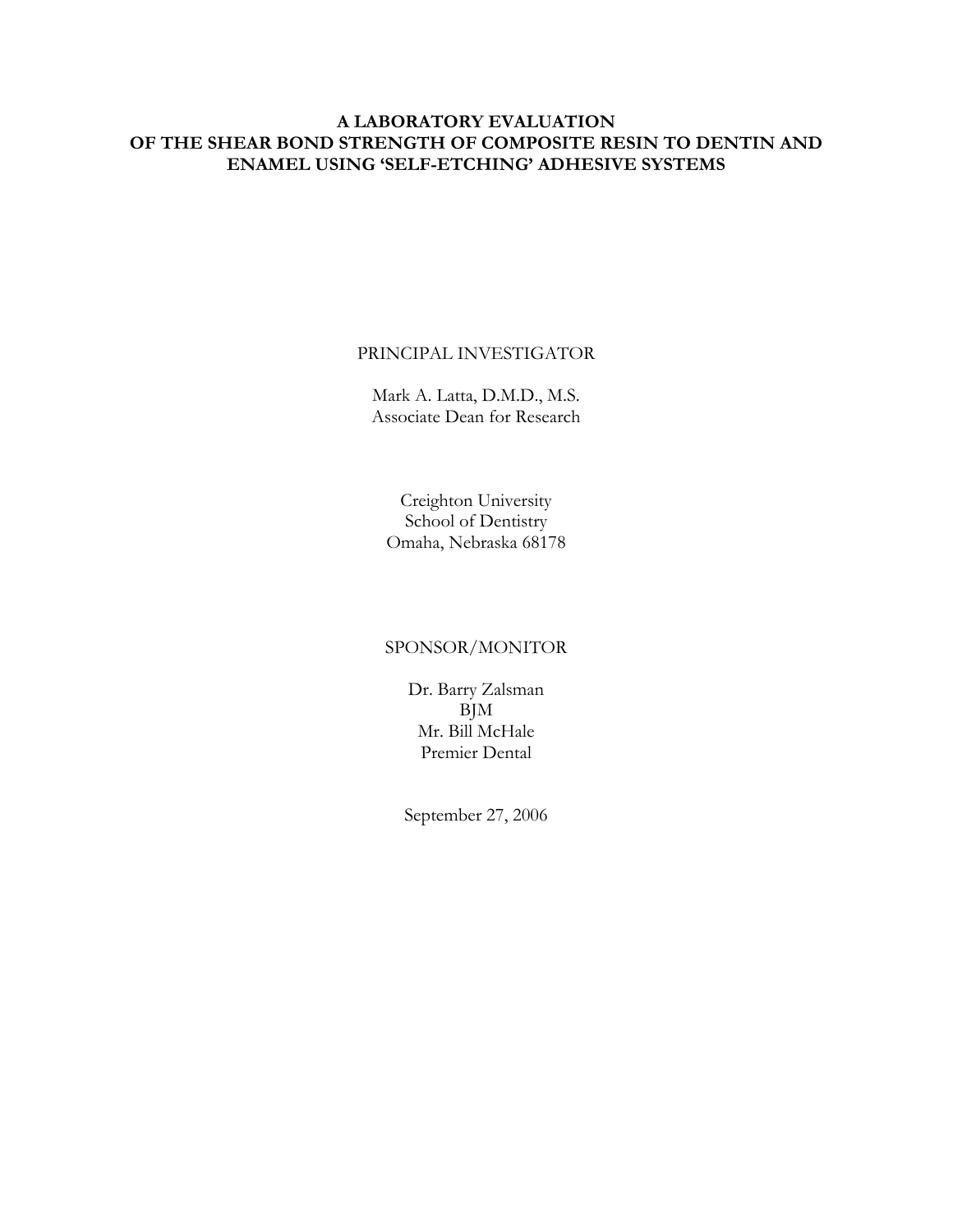#### **INTRODUCTION**

Materials and techniques facilitating bonding resin composites to dentin have become an important part of modern clinical practice. A variety of dentin and enamel surface preparations have been used in combination with hydrophilic primers to increase adhesion and improve the seal of the resin to the tooth structure. More recently some adhesive systems have been developed which use a "self-etching" mechanism eliminating a rinsing step and removing the ambiguity about the clinical meaning of "moist dentin". The purpose of this laboratory study is to evaluate the shear bond strength of composite resin to dentin and enamel using several no-rinse self-etching systems.

## **METHODS AND MATERIALS**

Flat bonding sites were prepared on the buccal surfaces of 168 extracted human teeth by grinding the teeth on a water-cooled abrasive wheel (Ecomet III Grinder, Ltd., Lake Bluff, Ill. 60044) to a 600 grit surface exposing dentin on 84 specimens and enamel on 84 specimens. The prepared specimens were divided into 7 groups of 12 teeth prepared in dentin and 7 groups of 7 prepared in enamel. The adhesives used were:

Group 1: Prima 1 (lot 4118P1)

Group 2: Xeno III (lot 0512000738)

Group 3: PRIMA Quick (lot 4114PQB)

Group 4: i-Bond (lot 010082)

Group 5: Xeni IV (lot 060411)

Group 6: Clearfil SE Bond (lot 41460)

After the application of the adhesive system, cylinders of composite resin (Spectrum TPH Shade A2, lot 0603001197) were bonded to each dentin and enamel bonding site. A gelatin capsule technique in which a resin cylinder 4.5 mm in diameter is formed using a gelatin capsule as a matrix was used. Composite was loaded in the capsules approximately 2/3 full, then cured in a Triad 2000 curing unit (Trubyte Division, Dentsply International, York PA 17405) for one minute. Additional composite was added to slightly overfill the capsules. The capsules were firmly seated against the bonding sites and excess resin removed with a dental explorer. The resin was visible light cured with three 20-second curing sequences each from opposite sides of the capsule at an angle of 45 degrees to the tooth surface.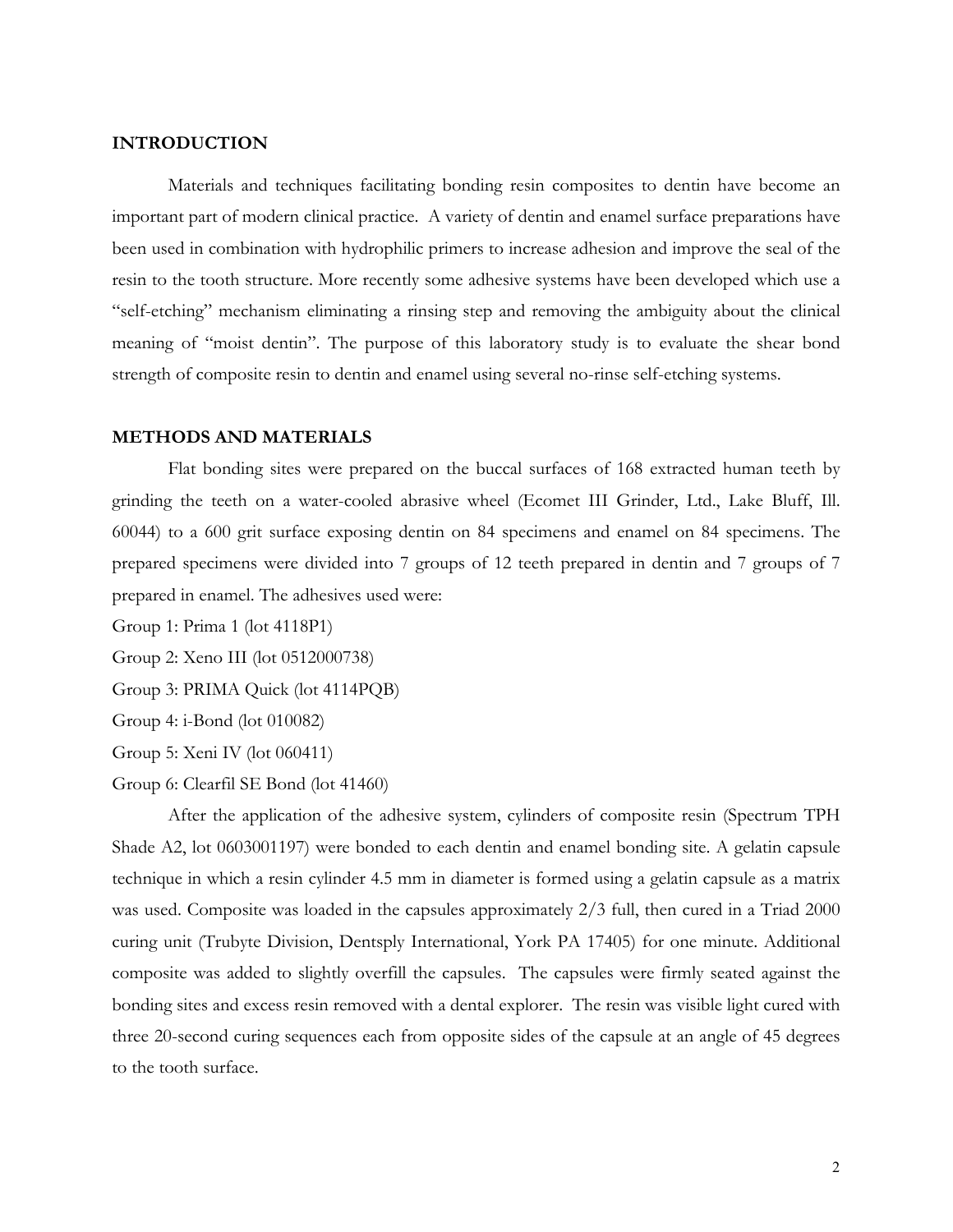The specimens were stored in distilled water at 37° C for 24 hours. Each bonded assembly was thermocycled between water baths of 5° C and 55° C for 1800 cycles (dwell time 20 seconds) and then mounted in with acrylic. The specimens were placed in an Instron Testing Machine (Model 1123, Instron Corporation, Canton, Mass.) equipped with a chisel-shaped rod to deliver a shearing force. The specimens were aligned with the shearing rod against and parallel to the bonding sites. Each cemented cylinder was placed under continuous loading at 5 mm per minute until fracture occurred. High and low values form each group were dropped using an  $n = 10$  for mean shear bond strength (SBS) calculations. Shear bond strength was calculated in megapascals units (MPa). ANOVA and LSD post hoc test was performed for statistical analysis for the dentin and enamel groups using a confidence interval of 95% to determine pair-wise group comparisons.

## **RESULTS**

| Material           | Mean SBS-Dentin               | Material           | Mean SBS-Enamel             |
|--------------------|-------------------------------|--------------------|-----------------------------|
| SE Bond            | 24.1 $\pm$ 3.0 <sup>a</sup>   | SE Bond            | $25.8 \pm 2.7$ <sup>a</sup> |
| Xeno III           | $18.9 \pm 2.9$ <sup>a,b</sup> | Xeno III           | $22.0 \pm 3.3$ <sup>a</sup> |
| PRIMA Quick        | $13.6 \pm 3.5^{\circ}$        | PRIMA Quick        | $5.5 \pm 2.0$               |
|                    |                               |                    |                             |
| Xeno IV            | $23.3 \pm 2.2$ <sup>a</sup>   | Xeno IV            | $18.9 \pm 2.2$ <sup>a</sup> |
| i-Bond             | $20.0 \pm 3.1$ <sup>a,b</sup> | i-Bond             | $15.6 \pm 3.0^{a,b}$        |
| PRIMA <sub>1</sub> | $16.0 \pm 2.4^{\circ}$        | PRIMA <sub>1</sub> | $12.4 \pm 2.6^{\circ}$      |

Mean Shear Bond Strength (SBS) values for each group are reported below in MegaPascals (MPa):

A one-way ANOVA was done for the dentin and enamel groups in each catergory  $(6<sup>th</sup>$  and  $7<sup>th</sup>$ generation. For dentin the p<0.0001 and for enamel p<0.0001. A post-hoc LSD test was done for pair-wise comparison. Groups with the same letter were statistically similar  $(p>0.05)$ .

#### **DISCUSSION/CONCLUSIONS**

Significant differences were observed for both enamel and dentin adhesion values in this study.